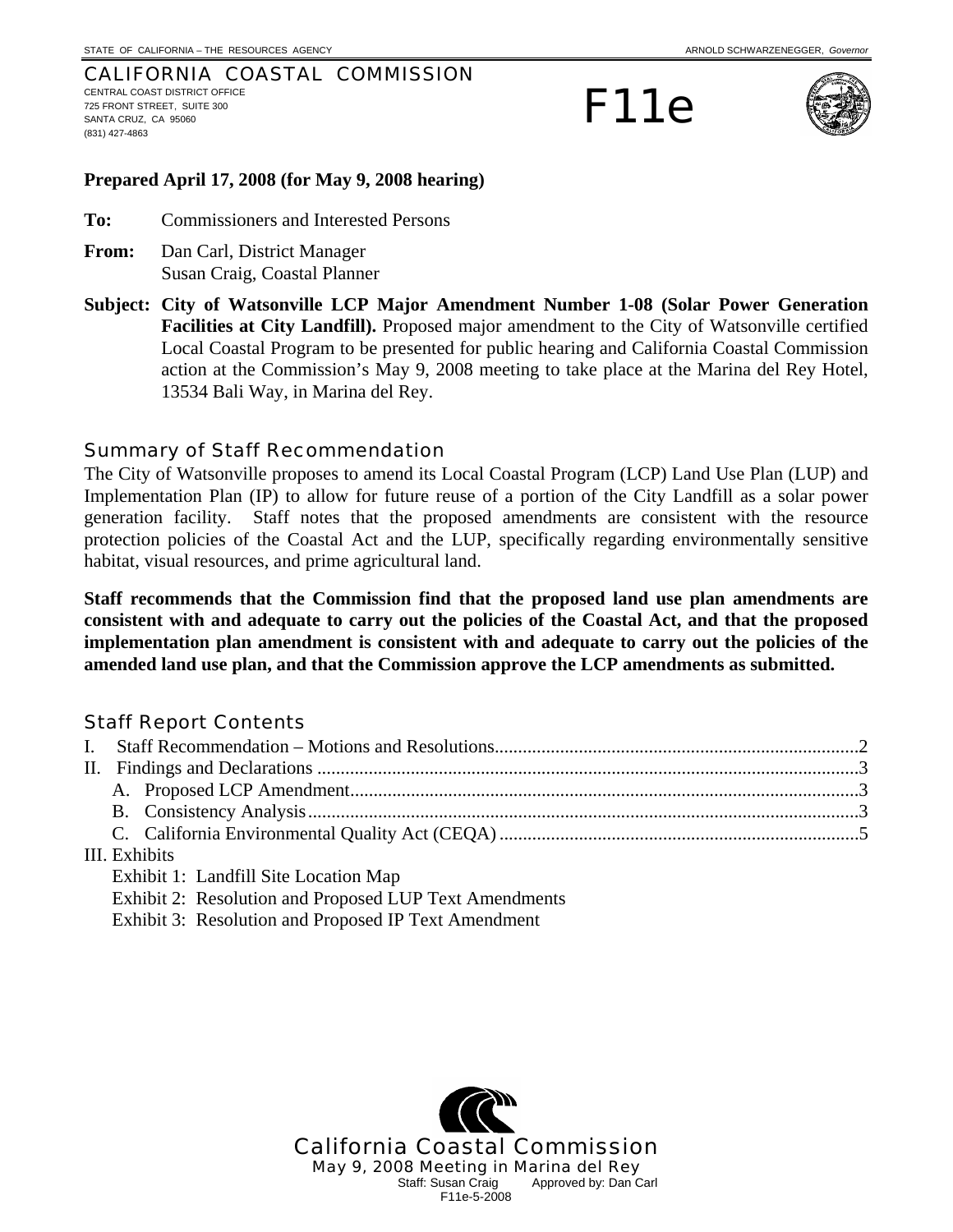# I. Staff Recommendation – Motions and Resolutions

Staff recommends that the Commission, after public hearing, approve the proposed amendment as submitted. The Commission needs to take two actions, one on the LUP component and one on the IP component, to effect this recommendation, and the required motions and resolutions follow.

# A. Approval of Land Use Plan Amendment as Submitted

Staff recommends a **YES** vote on the motion below. Passage of the motion will result in certification of the land use plan as submitted and adoption of the following resolution and findings. The motion passes only by an affirmative vote of a majority of the appointed Commissioners.

**Motion.** I move that the Commission **certify** Major Amendment Number 1-08 to the City of Watsonville Local Coastal Program Land Use Plan as submitted by the City of Watsonville.

**Resolution to Certify LUP Amendment.** The Commission hereby certifies Major Amendment Number 1-08 to the City of Watsonville Local Coastal Program Land Use Plan as submitted by the City of Watsonville and adopts the findings set forth below on the grounds that the amendment conforms with the policies of Chapter 3 of the Coastal Act. Certification of the Land Use Plan amendment complies with the California Environmental Quality Act because either 1) feasible mitigation measures and/or alternatives have been incorporated to substantially lessen any significant adverse effects of the plan on the environment, or 2) there are no further feasible alternatives or mitigation measures which could substantially lessen any significant adverse impact that the Land Use Plan Amendment may have on the environment.

# B. Approval of Implementation Plan Amendment as Submitted

Staff recommends a **NO** vote on the motion below. Failure of this motion will result in certification of the implementation plan amendment and the adoption of the following resolution and the findings in this staff report. The motion passes only by an affirmative vote of a majority of the Commissioners present.

**Motion.** I move that the Commission **reject** Major Amendment Number 1-08 to the City of Watsonville Local Coastal Program Implementation Plan as submitted by the City of Watsonville.

**Resolution to Certify IP Amendment.** The Commission hereby certifies Major Amendment Number 1-08 to the City of Watsonville Local Coastal Program Implementation Plan as submitted and adopts the findings set forth below on grounds that Major Amendment Number 1- 08 as submitted is consistent with and adequate to carry out the certified Land Use Plan, and certification of the Implementation Plan amendment will meet the requirements of the California Environmental Quality Act, because either 1) feasible mitigation measures and/or alternatives have been incorporated to substantially lessen any significant adverse effects of the Implementation Plan amendment on the environment, or 2) there are no further feasible alternatives or mitigation measures that would substantially lessen any significant adverse impacts on the environment that will result from certification of the Implementation Plan amendment.

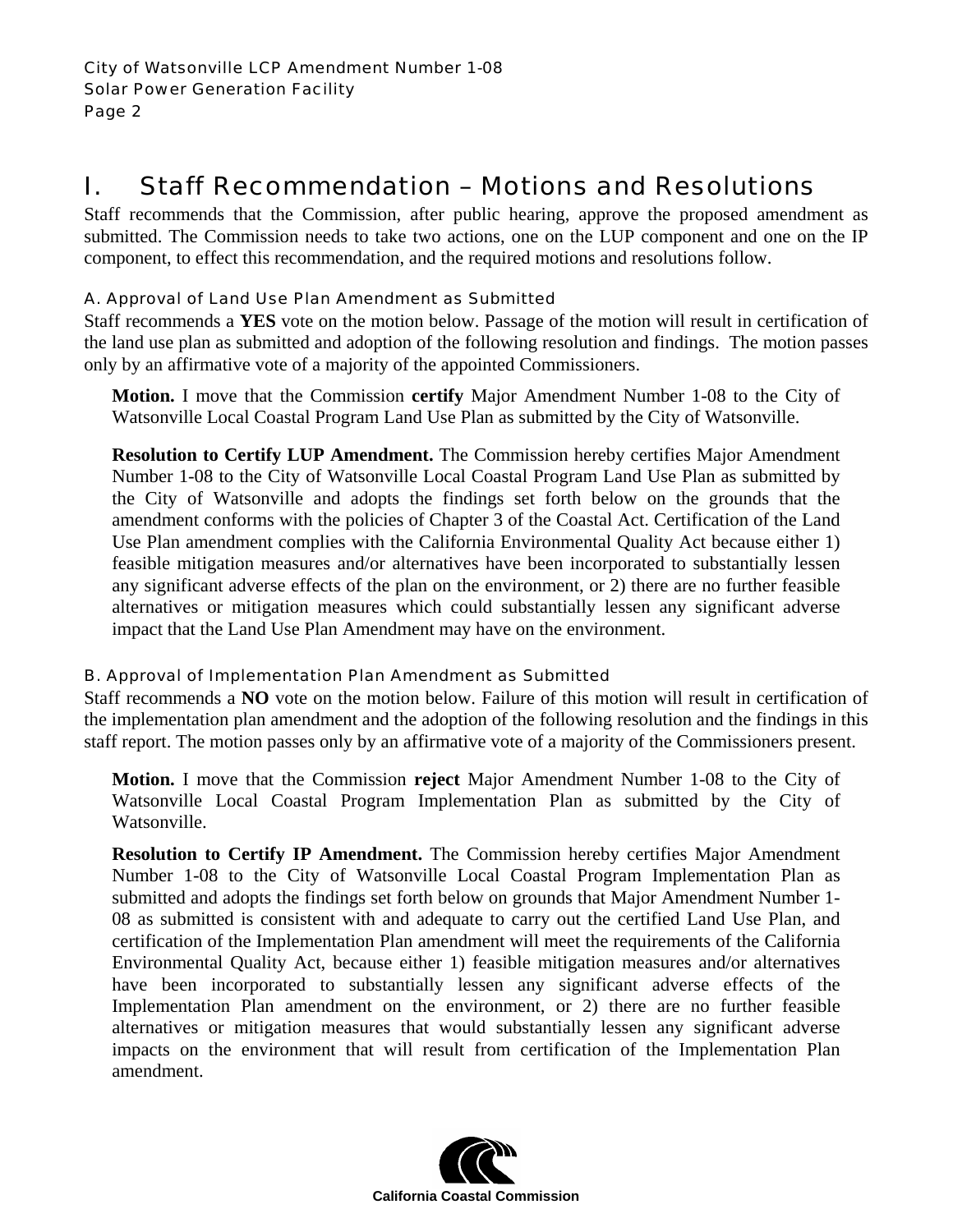# II. Findings and Declarations

The Commission finds and declares as follows:

# A. Proposed LCP Amendment

The City of Watsonville proposes to amend its Local Coastal Program (LCP) Land Use Plan (LUP) and its Implementation Plan (IP) to allow solar electric utility facilities as a conditional use at the City's landfill site. Please see Exhibit #1 for a location map of the landfill site, Exhibit #2 for the proposed LUP text amendments, and Exhibit #3 for the proposed IP text amendments.

# B. Consistency Analysis

# 1. Land Use Plan Amendments

The standard of review for Land Use Plan amendments is that they must be consistent with the Chapter 3 policies of the Coastal Act.

The City's solid waste disposal landfill site is located off San Andreas Road and consists of about 50 acres (see Exhibit #1). The landfill site is designated/zoned Coastal Zone Area E. The principal permitted use in Area E is municipal solid waste landfill. The LUP establishes a number of conditional uses for this site, including public recreation and agriculture (once the entire landfill is filled), methane gas production, and waste recycling conversion facilities. The City of Watsonville has been approached by an electric company with the concept of establishing a 4.7 megawatt solar electrical system on an eight-acre portion of the City's landfill that has been already filled and capped with a ruderal land cover. Gas collection from the covered landfill is ongoing, but this area is otherwise unused currently. The solar array that would be constructed at this site is part of the City's vision to fully offset City electrical use (and associated carbon footprint) via solar power.  $\frac{1}{1}$  The total system (including the solar arrays located outside the coastal zone) would generate approximately 6.6 to 6.7 megawatts of electricity, and would constitute one of the largest municipal arrays in California. The proposed amendment modifies the LUP to allow solar electrical generation and transmission facilities as a conditional use in Area E (see Exhibit #2 for proposed LUP text amendments).

Chapter 3 of the Coastal Act requires that terrestrial and marine habitats be protected, and where feasible, enhanced. More specifically, Coastal Act Section 30240 requires that environmentally sensitive habitat be protected against any significant disruption of the habitat values and that only uses dependent upon those resources be allowed. The only potential sensitive habitat in the immediate landfill area is a riparian corridor that is located on the eastern side of the existing landfill. The area of the landfill proposed for solar panel installation is over 300 feet from this riparian corridor. Given this distance, allowing installation and operation of solar panels as a conditional use on a portion of the landfill will not cause any significant disruption of the riparian corridor, including because solar power generation

The City plans on using the landfill site and sites at the City's airport and atop downtown buildings (both outside the coastal zone) for installation of solar arrays.

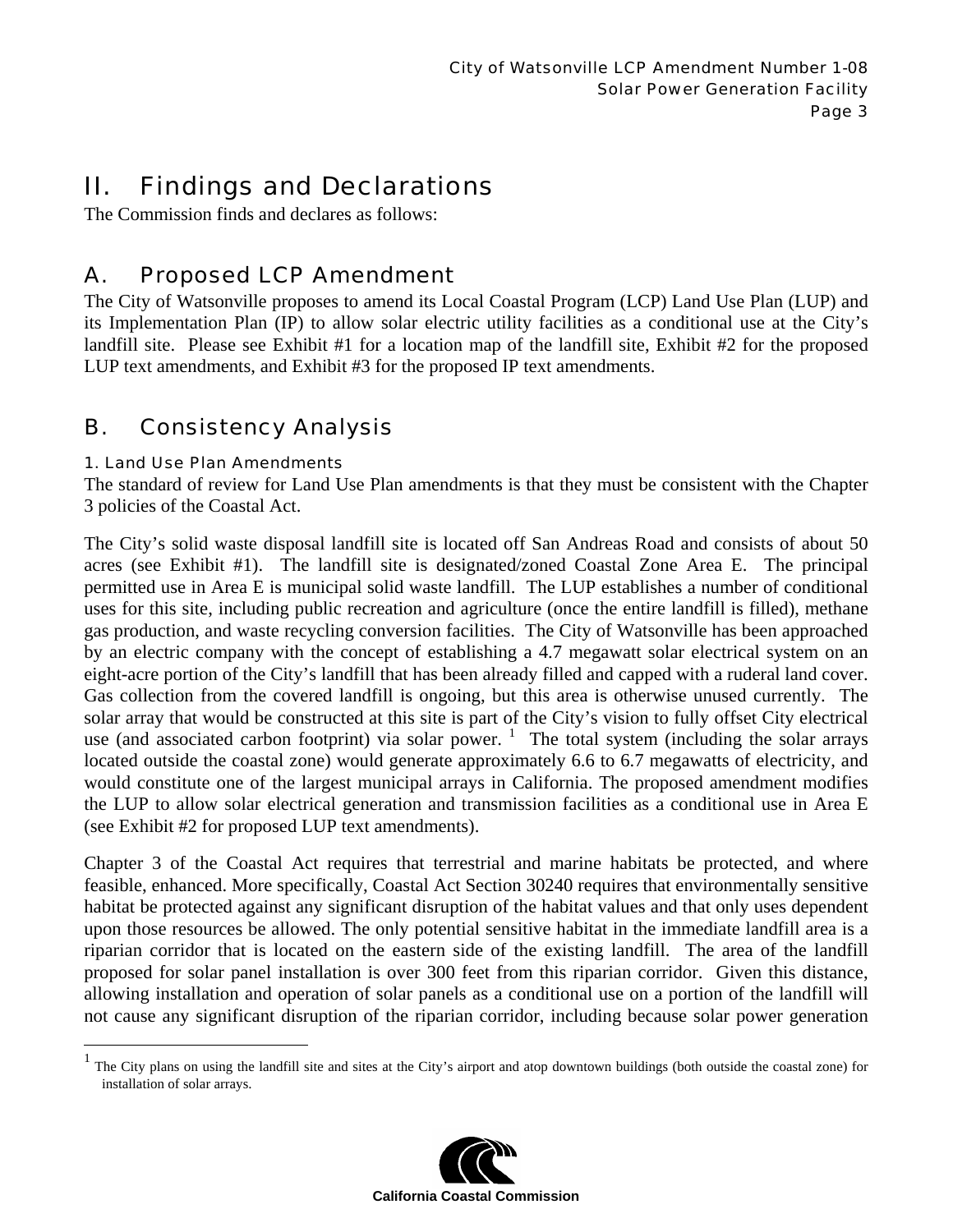### City of Watsonville LCP Amendment Number 1-08 Solar Power Generation Facility Page 4

would not introduce new noise, lights, or activities to the landfill area because solar power generation is fairly inert. Thus, the proposed amendment is consistent with Coastal Act Section 30240 regarding protection of environmentally sensitive habitat.

Coastal Act Section 30251 requires that new development be sited and designed to protect public views to and along the ocean and scenic coastal areas, and that new development be visually compatible with the character of the surrounding area. The landfill site is located in a valley behind existing agricultural fields along San Andreas Road. The site is generally not visible from the ocean, Highway 1, or San Andreas Road. The site may be partially visible from very distant ocean and Highway 1 views (i.e., from several miles away), but only as part of a larger tapestry of rural Santa Cruz County. Solar panels can readily be sited and designed in this context to blend into the existing landform and visual aesthetic (including keeping the panels low to the ground, avoiding glare, plantings as necessary, etc.). For these reasons, allowing installation of solar panels as a conditional use in Area E will not create any future visual impacts to the surrounding area. Thus, the proposed amendment is consistent with Coastal Act Section 30251 regarding protection of public views.

Coastal Act Section 30241 requires that the maximum amount of prime agricultural land be maintained in agricultural production. As stated above, the landfill site is located in a valley behind existing agricultural fields along San Andreas Road. The existing landfill has been used to deposit the City's solid waste for the last 50 years. For this reason, the landfill site is not viable agricultural land at this time, nor will it be in the near future. The existence of the landfill, however, has not impeded surrounding agricultural use over the years and the two uses have proven compatible in this sense. Therefore, it is reasonable to expect that allowing use of a portion of the landfill site for installation of solar panels will not impede the continued use of nearby agricultural lands for agricultural purposes. Thus, the proposed amendment is consistent with Coastal Act Section 30241 regarding maintaining the maximum amount of prime agricultural land in agricultural production.

Accordingly, the Commission finds that the proposed LUP amendments are consistent with the Chapter 3 policies of the Coastal Act.

# 2. Implementation Plan Amendments

The proposed IP amendment adds "Electric Utility Facilities (Solar)" as a conditional use in Area E (see Exhibit #3 for the proposed text). The standard of review for Implementation Plan (IP) amendments is that they must be consistent with and adequate to carry out the certified LUP. Many of the policies of the certified LUP mimic the policies of the Coastal Act regarding protection of environmentally sensitive habitat, visual resources, and agricultural land. As discussed above, allowing solar panel installation as a conditional use in Area E will not cause any significant impacts to environmentally sensitive habitat, coastal or scenic views, or adjacent agricultural land. Thus, the proposed IP amendments are consistent with and adequate to carry out the policies of the LUP.

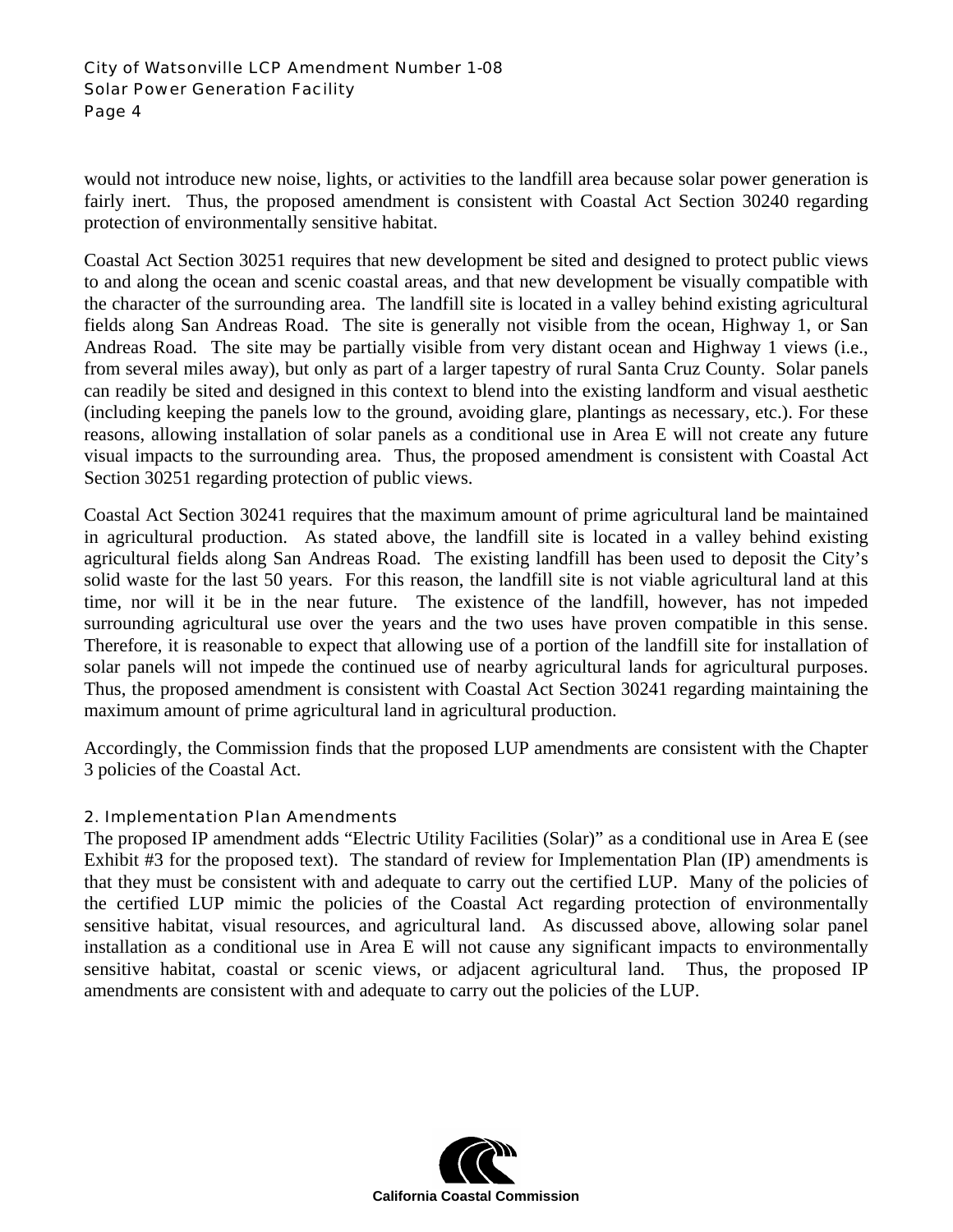### 3. LCP Amendment Conclusion

In conclusion, the Commission finds that the proposed LUP and IP amendments are consistent with Chapter 3 of the Coastal Act, and consistent with and adequate to carry out the policies of the LUP. The new allowed use on this site will provide for appropriate reuse of an otherwise underused, capped landfill area for solar power generation that will serve to provide clean energy to the City of Watsonville. A solar array in this area can effectively blend into the established aesthetic and can be sited and designed to protect coastal resources. The Commission approves the LCP amendment as submitted.

# C. California Environmental Quality Act (CEQA)

The Coastal Commission's review and development process for LCPs and LCP amendments has been certified by the Secretary of Resources as being the functional equivalent of the environmental review required by CEQA. Therefore, local governments are not required to undertake environmental analysis of proposed LCP amendments, although the Commission can and does use any environmental information that the local government has developed. CEQA requires that alternatives to the proposed action be reviewed and considered for their potential impact on the environment and that the least damaging feasible alternative be chosen as the alternative to undertake.

The City, acting as the lead CEQA agency in this case, exempted the proposed amendment under CEQA. This staff report has discussed the relevant coastal resource issues with the proposal. All public comments received to date have been addressed in the findings above. All above findings are incorporated herein in their entirety by reference.

As such, there are no additional feasible alternatives or feasible mitigation measures available that would substantially lessen any significant adverse environmental effects that approval of the amendment would have on the environment within the meaning of CEQA. Thus, the proposed amendment will not result in any significant environmental effects for which feasible mitigation measures have not been employed consistent with CEQA Section 21080.5(d)(2)(A).

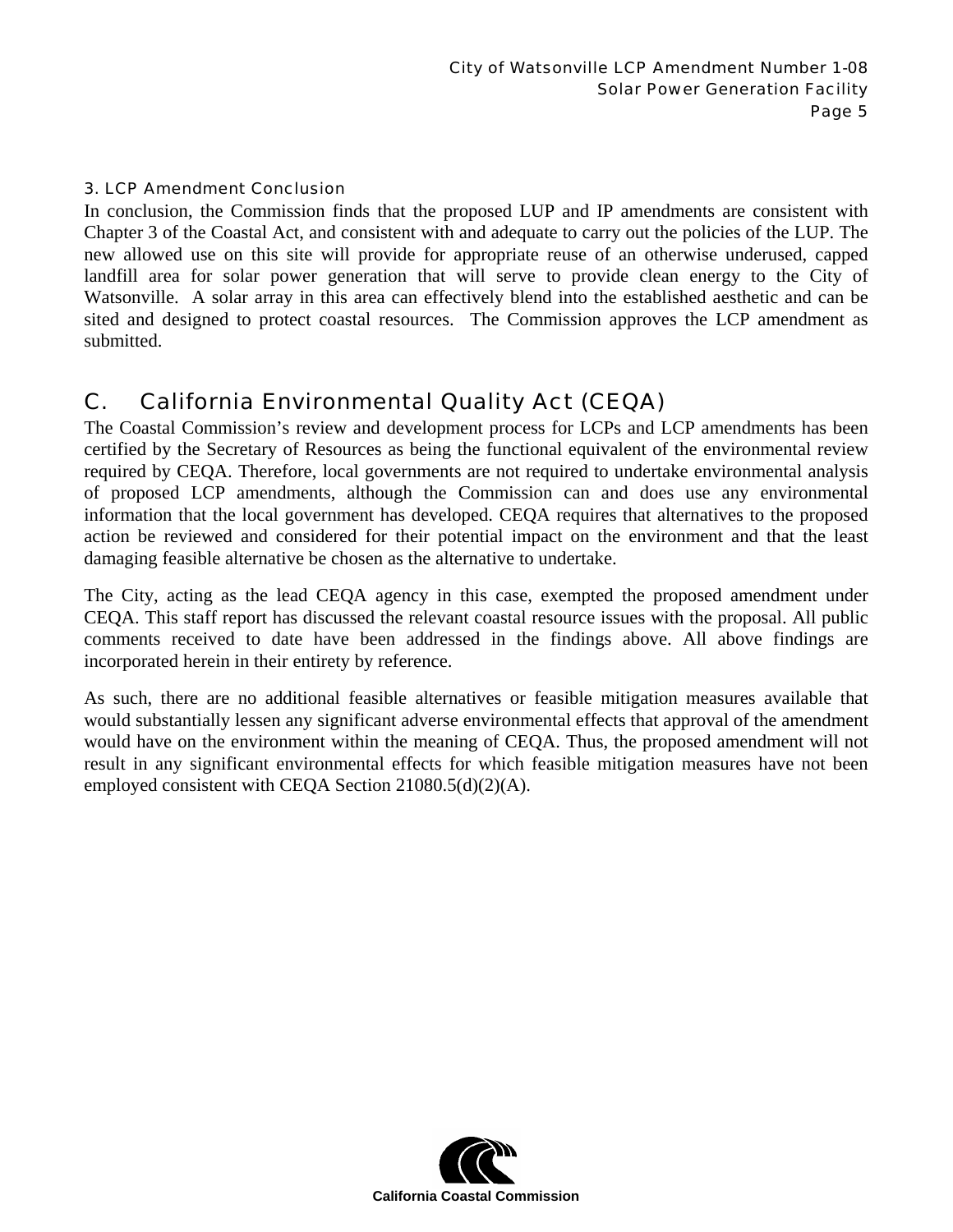

**CCC Exhibit**  $\frac{1}{1}$  (page  $\frac{1}{1}$  pages)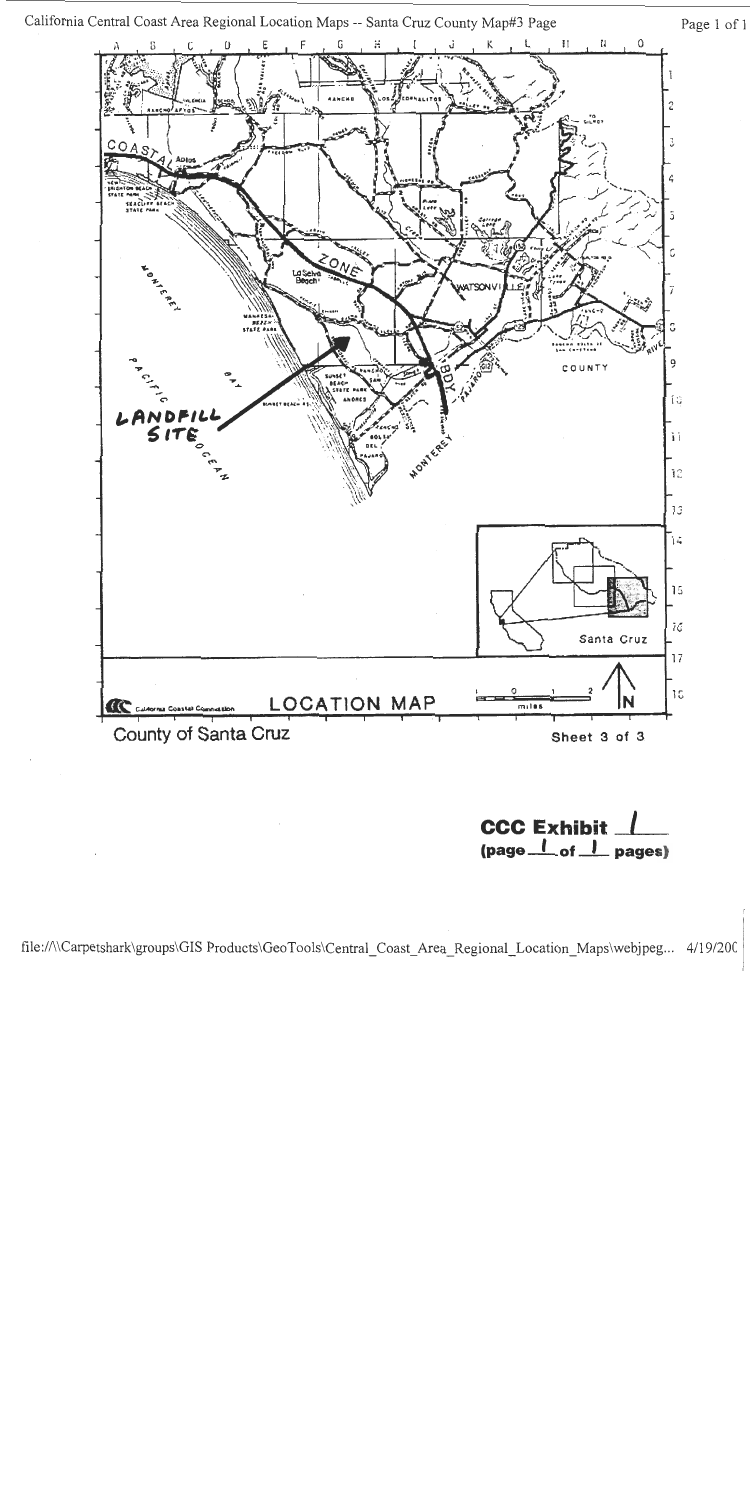### **RESOLUTION NO. 25-08 (CM)**

A RESOLUTION OF THE CITY COUNCIL OF THE CITY OF **WATSONVILLE APPROVING FIRST AMENDMENT** TΟ THE WATSONVILLE VISTA 2030 GENERAL PLAN; AMENDING THE **WATSONVILLE 2005 LOCAL COASTAL PROGRAM LAND USE PLAN** ELEMENT AND DIRECTING SUCH CHANGES TO BE MADE TO THE WATSONVILLE VISTA 2030 GENERAL PLAN CONDITIONAL AND EFFECTIVE UPON CONCURRENCE BY THE CALIFORNIA COASTAL COMMISSION TO ACCOMMODATE A 4700 KILO WATT SOLAR PANEL INSTALLATION AT THE CITY LANDFILL

### Amends Resolution No. 340-82 (CM)

**WHEREAS, the City Council entered into an agreement with Cupertino Electric to** install solar panels on an eight (8) acre portion of the City's landfill that is closed; and

WHEREAS, the Project is located in Coastal Zone–E which requires an amendment to the Watsonville 2005 Local Coastal Program to allow the installation of solar power equipment; and

**WHEREAS, the City Council of the City of Watsonville has established the** Watsonville 2005 Local Coastal Program consisting of the Watsonville Local Coastal Land Use Plan and a Coastal Zone Implementation Plan (codified in Chapter 9-5 of the Watsonville Municipal Code); and

**WHEREAS, the Watsonville 2005 Local Coastal Program must be amended if the** installation of solar power generation equipment and transmission lines is to occur; and

WHEREAS, the proposed amendments will allow the installation of solar power facilities in Coastal Zone E (City landfill) with a Coastal Development Permit; and

WHEREAS, the proposed amendments are exempt from CEQA per categorical **CERTIFICATION** exemption 15305; and

**STATE OF CALIFORNIA** COUNTY OF SANTA CRUZ

I, LORRAINE WASHINGTON, CITY CLERK OF THE CITY<br>OF WATSONVILLE IN THE COUNTY OF SANTA CRUZ STATE OF CALIFORNIA HEREBY CERTIFY THAT THE TRUE AND CORRECT COPY OF THE ORIGINAL OF SAID RESOLUTION AS IT APPEARS UPON THE OFFICIAL **RECORDS SAID** CITY

Reso No. 25-08 (CM) L:\COUNCIL\2008\021208\Solar PLU.doc bvf 2/15/2008 2:10:11 PM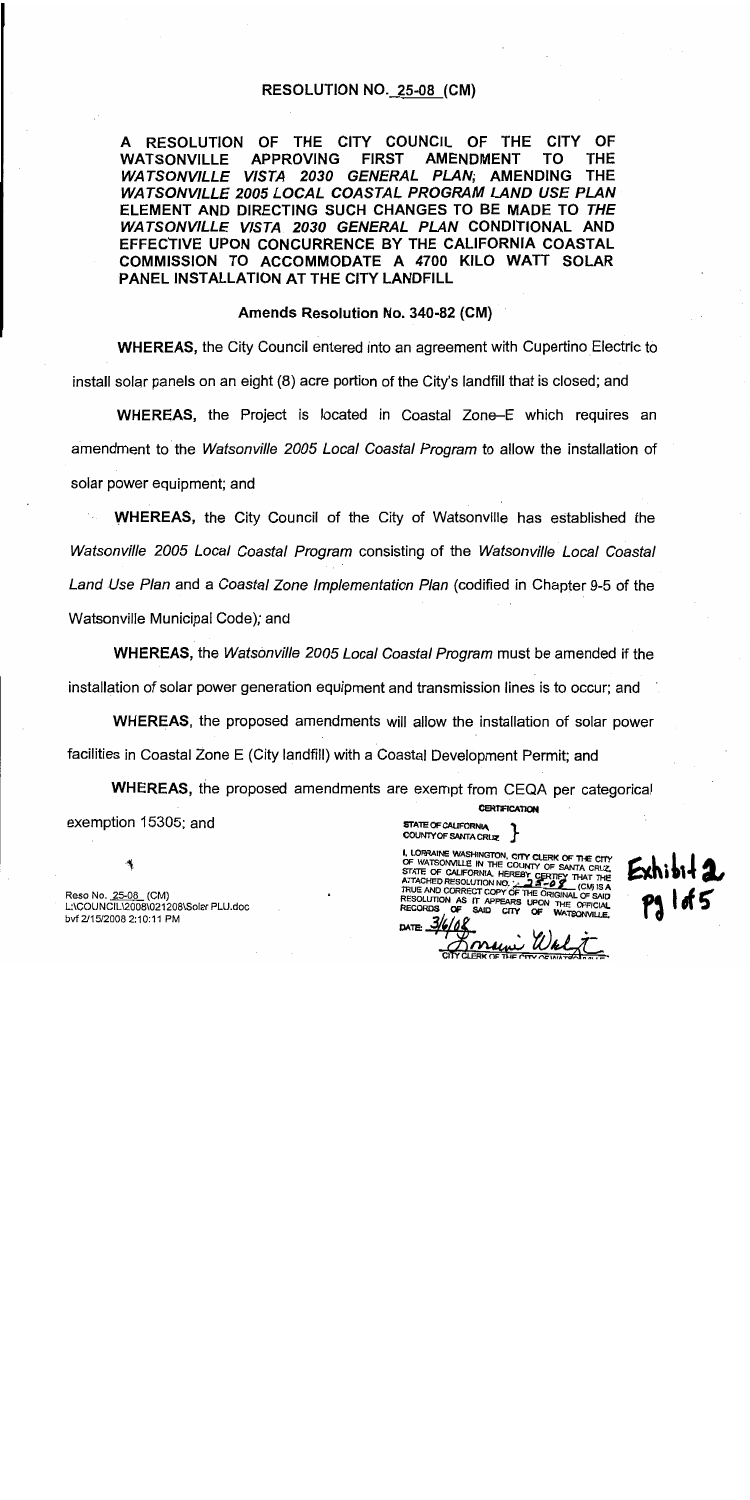**WHEREAS, pursuant to Section 65358(b) of the Government Code, the General** Plan may only be amended four times during any calendar year by a General Law city; and

WHEREAS, on May 23, 2006, the Watsonville Vista 2030 General Plan was adopted by Resolution No. 115-06 (CM); and

**WHEREAS, this proposed General Plan Amendment, if adopted, will be the first** (1st) amendment to the *Watsonville VISTA 2030 General Plan* and will be the first  $(1^{st})$ amendment of the 2008 calendar year; and

**WHEREAS, notice of time and place of hearing for approval of the General Plan** Amendment was given at the time and in the manner prescribed by Section 14-10,900 of Title 14 of the Watsonville Municipal Code and California Code of Regulations Section 13551. The matter was called for hearing; evidence both oral and documentary was introduced, was received, and the matter was submitted for decision.

NOW, THEREFORE, BE IT RESOLVED BY THE CITY COUNCIL OF THE CITY OF WATSONVILLE, CALIFORNIA, AS FOLLOWS:

That good cause appearing therefor that the first (1<sup>st</sup>) Amendment to the Watsonville Vista 2030 General Plan amending the Watsonville 2005 Local Coastal Program Element as follows is hereby amended:

 $1.$ That the changes in the Local Coastal Implementation Plan as set forth in Ordinance No. 1233-08 (CM) are hereby incorporated in the Watsonville 2005 Local Coastal Program.

 $2.$ That the Council authorizes the City Manager or representative to submit this Watsonville 2005 Local Coastal Program amendment to the California Coastal

Reso No. 25-08 (CM)

bvf 3/3/2008 4:20:35 PM

L:\COUNCIL\2008\021208\Solar PLU.doc -

**CCC Exhibit** 

(page  $Z$  of  $\mathcal I$  pages)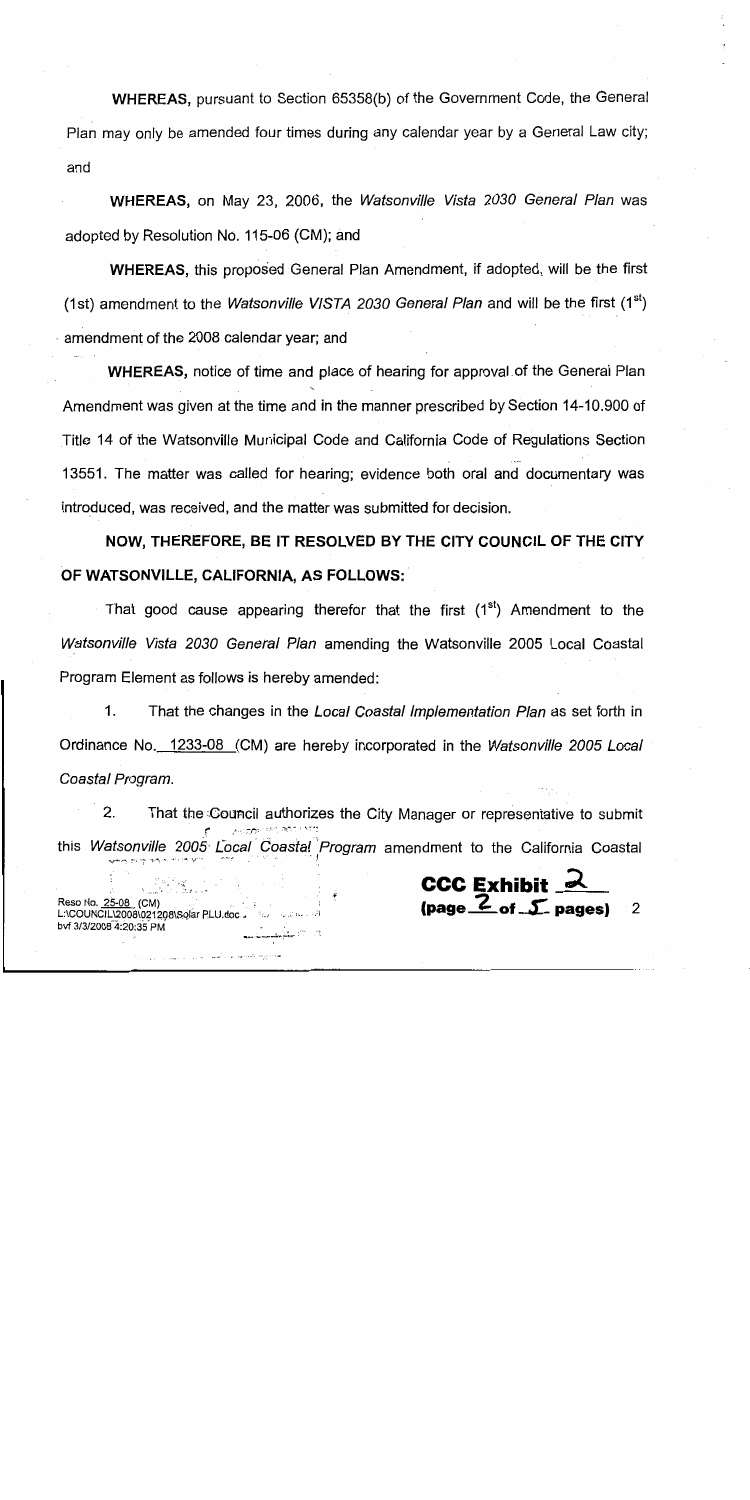Commission to be effective upon approval of the Director of the California Coastal Commission and concurrence in said approval by the California Coastal Commission.

That section E.2-Conditional Uses of Area E of section III-Policies 3. Affecting Specific Areas of the Watsonville 2005 Local Coastal Program Land Use Plan is hereby amended by to read as follows:

# "E.2 Conditional Uses

- **Public Recreation** a.
- b. Agriculture
- Methane Gas Production C.
- d. Waste Recycling Conversion Facilities
- Solar Electrical generation and transmission e. facilities"

3. That "Relationship to Coastal Act" of section E.3—Performance Standards

for All Development of Area E of section III—Policies Affecting Specific Areas of the

Watsonville 2005 Local Coastal Program Land Use Plan is hereby amended by to read

as follows:

"Relationship to Coastal Act: The Watsonville Disposal Site is a permitted Class II-2 sanitary landfill operating under Waste Discharge Requirements of the Regional Water Quality Board. Eventually the site will be closed and the land reclaimed. As part of the reclamation plan the City intends to construct a 4700 kilo watt solar energy system to supply clean energy to the city and surrounding communities. The site overlaps a portion of the Gallighan Slough riparian zone, which is identified in the County Local Coastal Program as a sensitive riparian habitat, and requires protection under Sections 30231 and 30233, and a buffering under Section 30240(b). The riparian portion of the site will be left undisturbed by the City landfill.'

 $4.$ That Area E of section B-Issues Affecting Specific Areas in Light of Coastal Act Policies of section V—Discussion of Issues of the Watsonville 2005 Local

CCC Exhibit  $2$  (page  $3$  of  $5$  pages) 3

Coastal Program Land Use Plan is hereby amended by to read as follows:

Reso No. 25-08 (CM) L:\COUNCIL\2008\021208\Solar PLU.doc bvf 2/15/2008 2:10:11 PM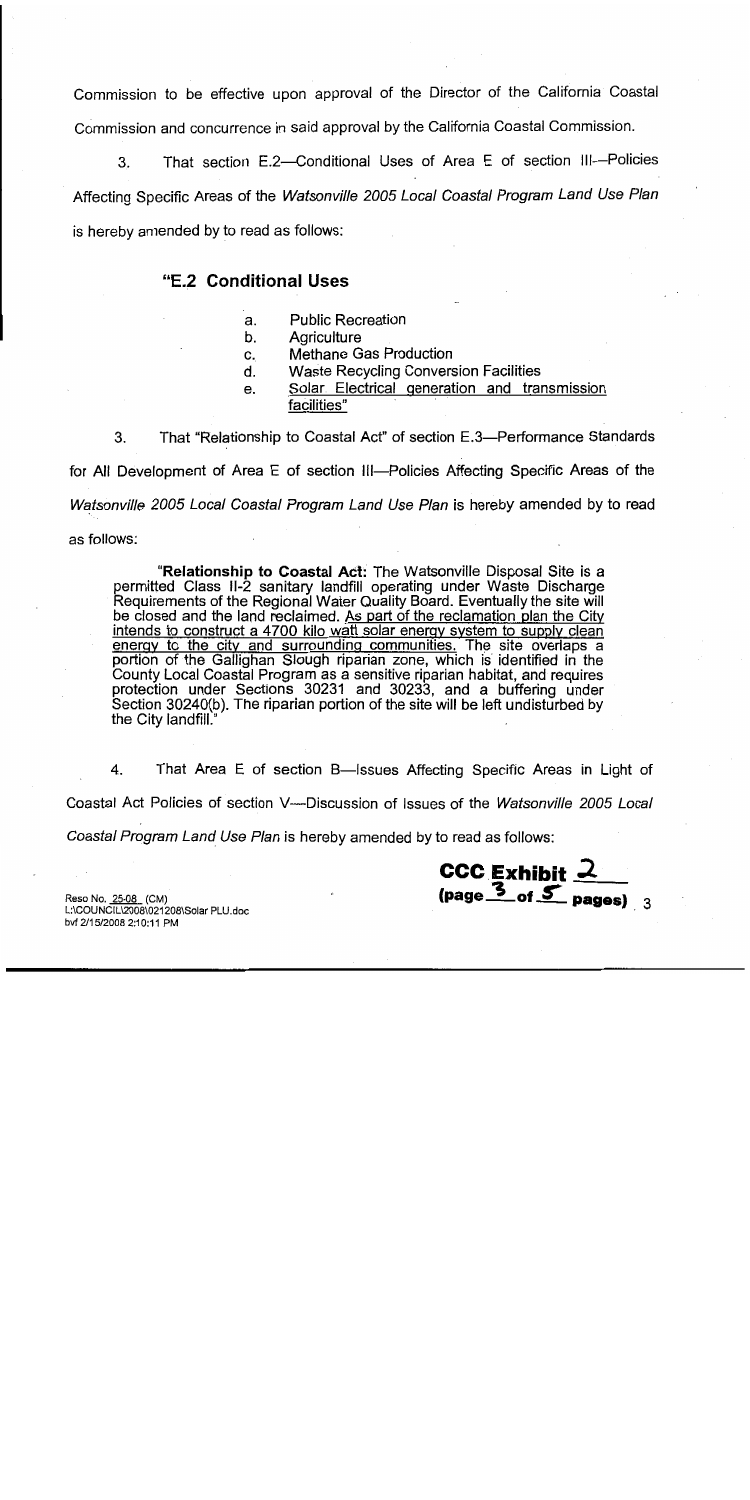Area E. The City's solid waste disposal landfill site is an "island" located off San Andreas Road just south of Buena Vista Road and consists of about 50 acres. It is one ridge away from the ocean - the closest part of the City to the shoreline. Topography of the site varies from gently to moderately sloping grasslands in the southern portions to steeply sloped heavily forested areas in the northern part. Two large, northtrending ravines cut partially through the site. The forested area, including all riparian habitat on the site is designed to be left undisturbed by the sanitary landfill master plan. There is also a 20 foot setback from all property lines. The allowed fill area is enforced by the waste discharge requirements of the Regional Water Quality Board.

Based on the fill capacity, cover requirements and estimated disposal rates, the remaining life of the site is ten (10) years. This parcel indirectly affects the entire Coastal Zone as a result of potential leachate problems. Water quality of the slough system and groundwater could be degraded temporarily by the landfill's operation, but if degradation is detected corrective measures are required under the facility's waste discharge requirements. Such measures have been successfully implemented in the past. There is regular monitoring of the quality of effluent downstream of the facility by the Regional Water Quality Control Board. This site presents some opportunities for future recreational use within the Coastal Zone, and is being considered for the location of a solar power generation facility to support green energy policies of the state

CCC Exhibit  $\frac{1}{2}$  $\frac{4}{100}$  of  $\frac{5}{100}$  pages)

Reso No. 25-08 (CM) L:\COUNCIL\2008\021208\Solar PLU.doc bvf 2/15/2008 2:10:11 PM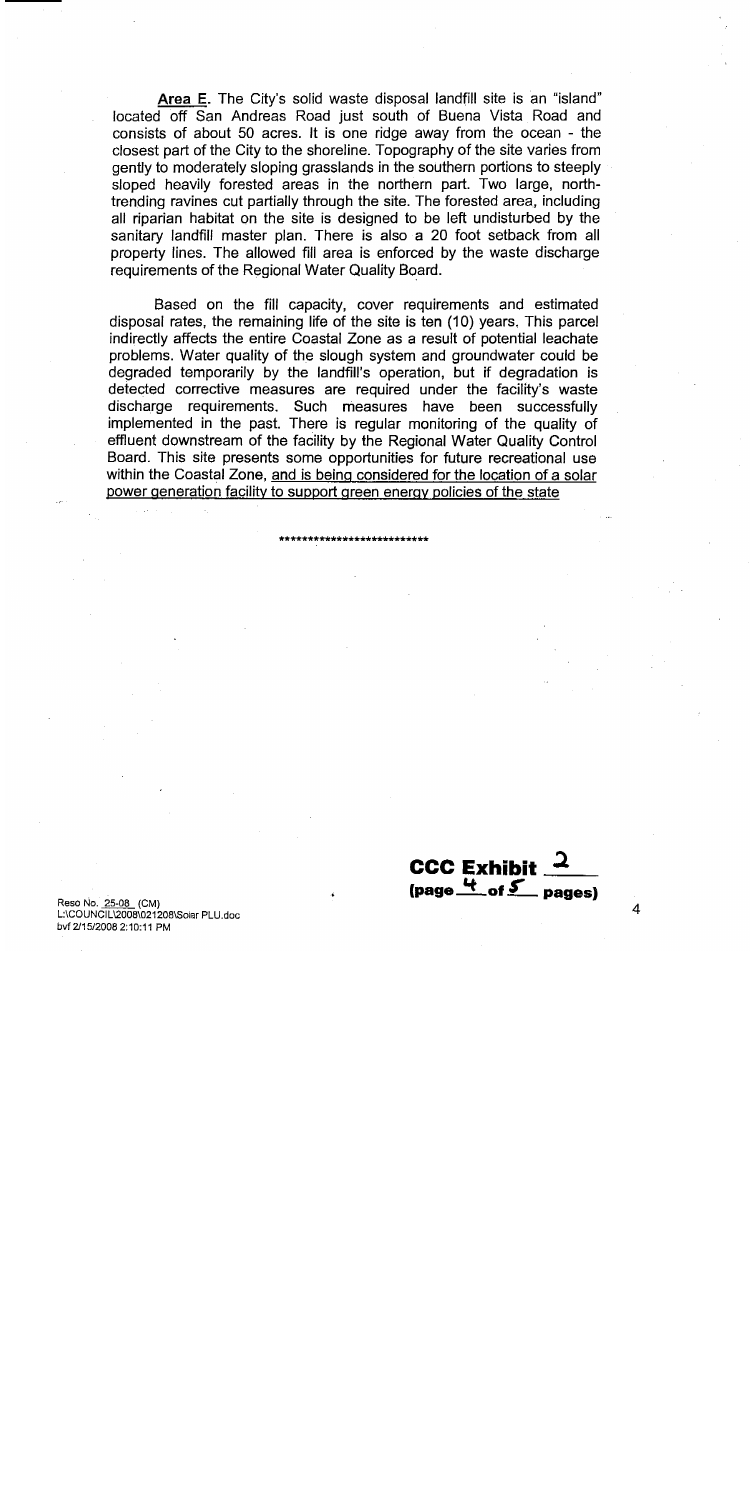The foregoing resolution was introduced at a regular meeting of the Council of the City of Watsonville, held on the  $12^{th}$  day of February , 2008, by Member Skillicorn, who moved its adoption, which motion being duly seconded by Member Bersamin, was upon roll call carried and the resolution adopted by the following vote:

AYES: **COUNCIL MEMBERS:**  Bersamin, Caput, Din, Rios, Skillicorn, Rivas, Petersen

NOES: **COUNCIL MEMBERS:** 

**ABSENT: COUNCIL MEMBERS:**  **None** 

**None** 

Kimberly Petersen, Mayor

ATTEST:

**City Clerk** 

APPROVED AS TO FORM: City Attor 'ne

**CCC Exhibit**  $(page_$  of  $6$ pages)

Reso No. 25-08 (CM) L:\COUNCIL\2008\021208\Solar PLU.doc bvf 2/15/2008 2:10:11 PM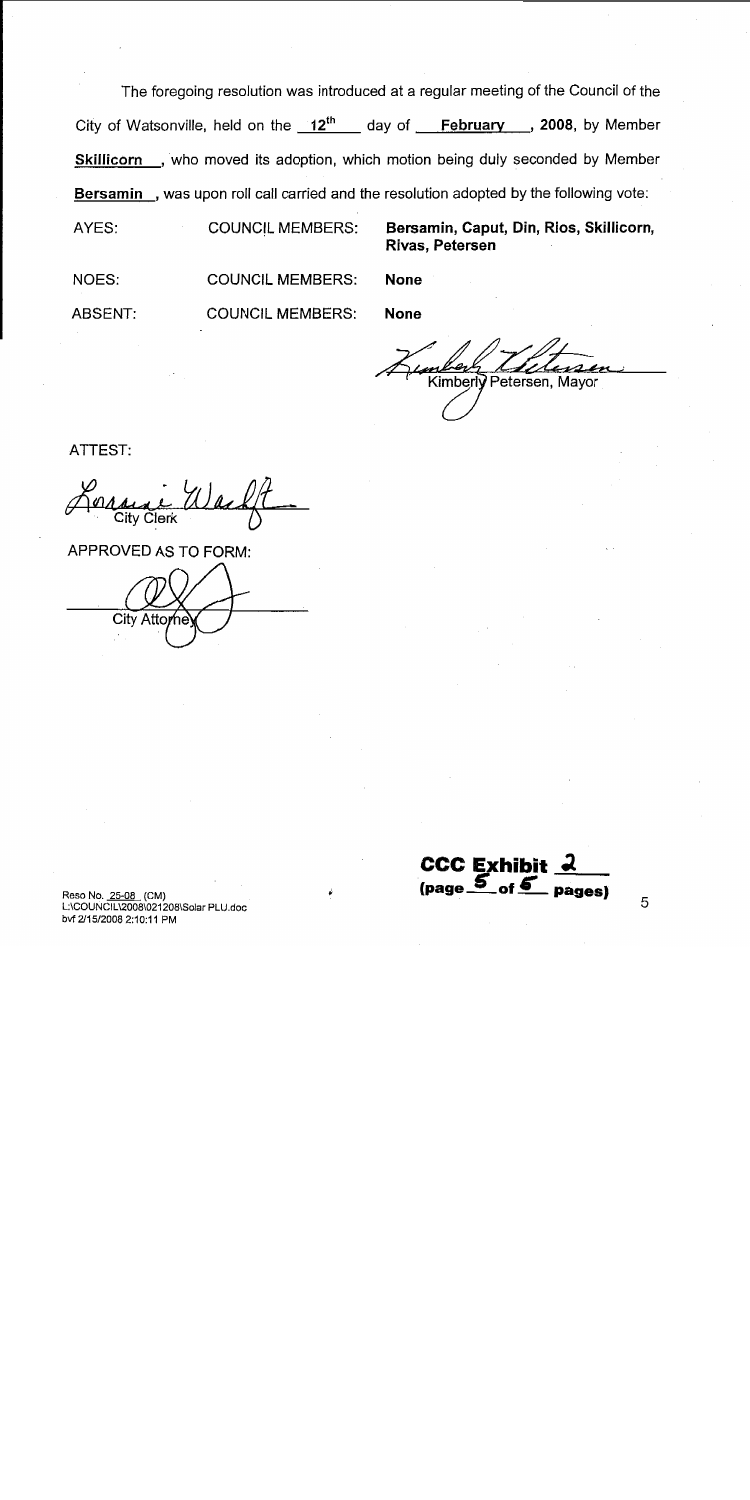### **ORDINANCE NO. 1233-08 (CM)**

AN ORDINANCE OF THE CITY COUNCIL OF THE CITY OF **WATSONVILLE AMENDING SECTION 9-5.704 (CONDITIONAL USES)** OF ARTICLE 7 (DISTRICT REGULATIONS) OF CHAPTER 5 (COASTAL ZONE IMPLEMENTATION PLAN) OF TITLE 9 (ZONING AND PLANNING) OF THE WATSONVILLE MUNICIPAL CODE TO ADD ELECTRIC UTILITY FACILITIES AS A CONDITIONAL USE TO **COASTAL ZONE E** 

#### Amends Ordinance No. 789-88 (CM)

THE CITY COUNCIL OF THE CITY OF WATSONVILLE, CALIFORNIA, DOES

### **HEREBY ORDAIN AS FOLLOWS:**

### **SECTION 1. ENACTMENT.**

Section 9-5.704 of Article 7 (District Regulations) of Chapter 5 (Coastal Zone

Implementation Plan) of Title 9 (Zoning and Panning) of the Watsonville Municipal Code

is hereby amended by amending Subsection (e) (Zone E) to read as follows:

#### Sec. 9-5.704 Conditional uses.

 $(e)$ Zone E.

| GLU        | 81  | Parks, public                             |
|------------|-----|-------------------------------------------|
| GLU        | 84  | Public recreational facilities            |
| GLU        | 86  | Open lands                                |
| GLU        | 89  | Public and quasi-public open space        |
| GLU        | 91  | Irrigated agriculture                     |
| GLU        | 92  | Nonirrigated agriculture                  |
| <b>GLU</b> | 94  | Animals, agriculture                      |
| GLU        | 98  | Wetlands, sloughs, marshes, and swamps    |
| GLU        | 49  | Waste recycling and conversion facilities |
| GLU        | 491 | Electric Utility Facilities (Solar)       |
| GLU        | 492 | Gas works, gasholders                     |

**CERTIFICATION** 

**STATE OF CALIFORNIA COUNTY OF SANTA CRUZ** 

I, LORRAINE WASHINGTON, CITY CLERK OF THE CITY OF WATSONVILLE IN THE COUNTY OF SANTA CRUZ.<br>STATE OF CALIFORNIA, HEREBY CERTIFY THAT THE ATTACHED ORDINANCE NO.  $2232 - 22$  (CM) IS A  $L$  (CM) IS A  $\bigcirc$ 0 TRUE AND CORRECT COPY OF THE ORIGINAL OF SAID ORDINANCE AS IT APPEARS UPON THE OFFICIAL **WATSONVILLE RECORDS** 

Ord No. 1233-08 (CM) L:\COUNCIL\2008\022608\WMC 9-5-704 Ord.doc bvf 2/27/2008 5:02:22 PM

**THE CITY OF**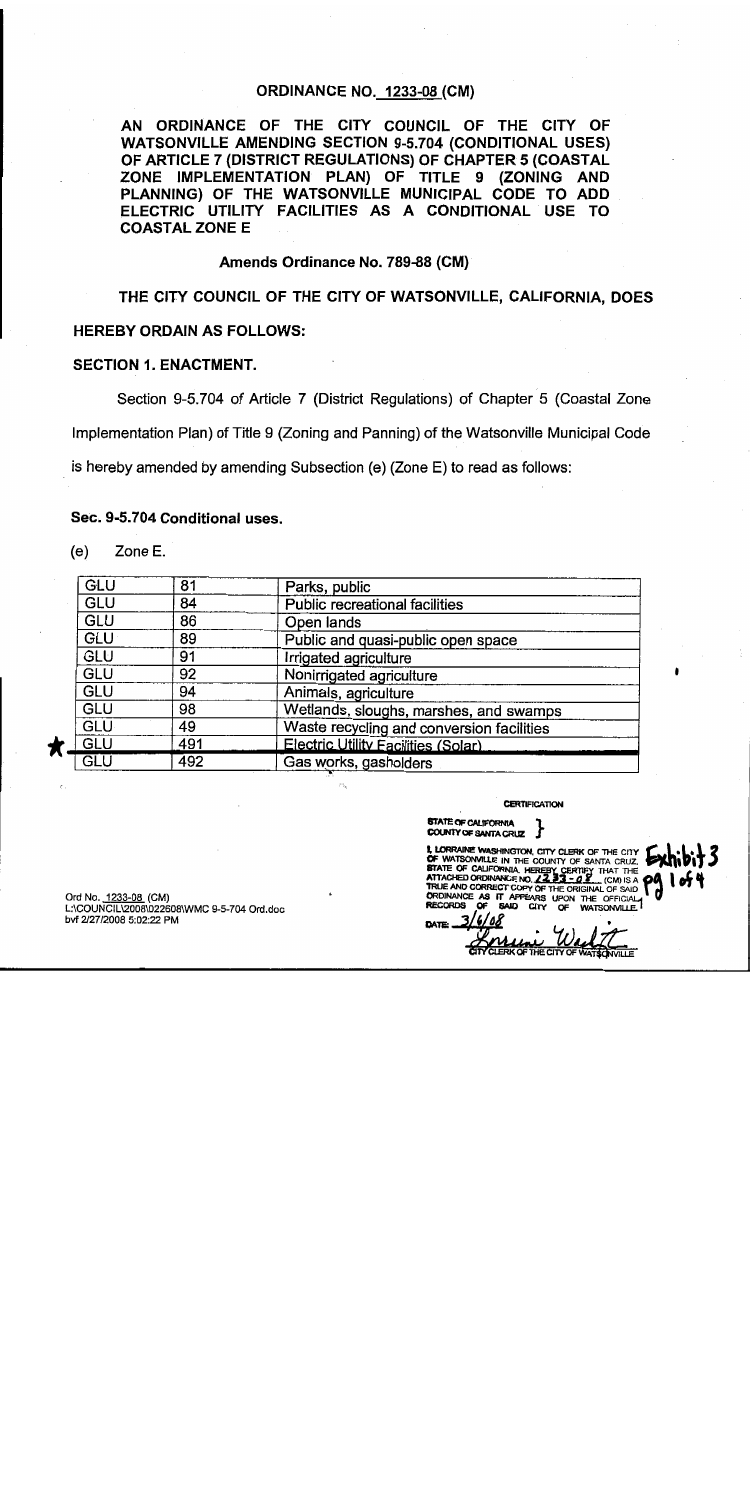# SECTION 2. PUBLICATION.

This ordinance shall be published in the Watsonville Register-Pajaronian in compliance with the provisions of the Charter of the City of Watsonville.

# **SECTION 3. EFFECTIVE DATE.**

This ordinance shall be in force and take effect thirty (30) days after its final adoption.

**KO ADMITED** 

**AR THE OR GALLY TO THE A SUPERING 30 YTHICS** 

**THURTAN RO** 

ਾਂ) ਤਾਨਾਂਕ **COLORATES** 

CCC Exhibit  $\overline{3}$  $(page \nightharpoonup of \nightharpoonup_{\text{pages}})$ 

 $\cdots$ 

, die juist<br>22 Maar v Drd No. 1233-08 (CM)<br>Drd No. 1233-08 (CM)<br>L:\COUNCIL\2008\022808\WMC'9-8-704 Ord.doc<sup>278</sup> bvf 2/27/2008 5:02:22 PM этла

ייני אי ב**יחץ כ**נוו

the common

 $\overline{2}$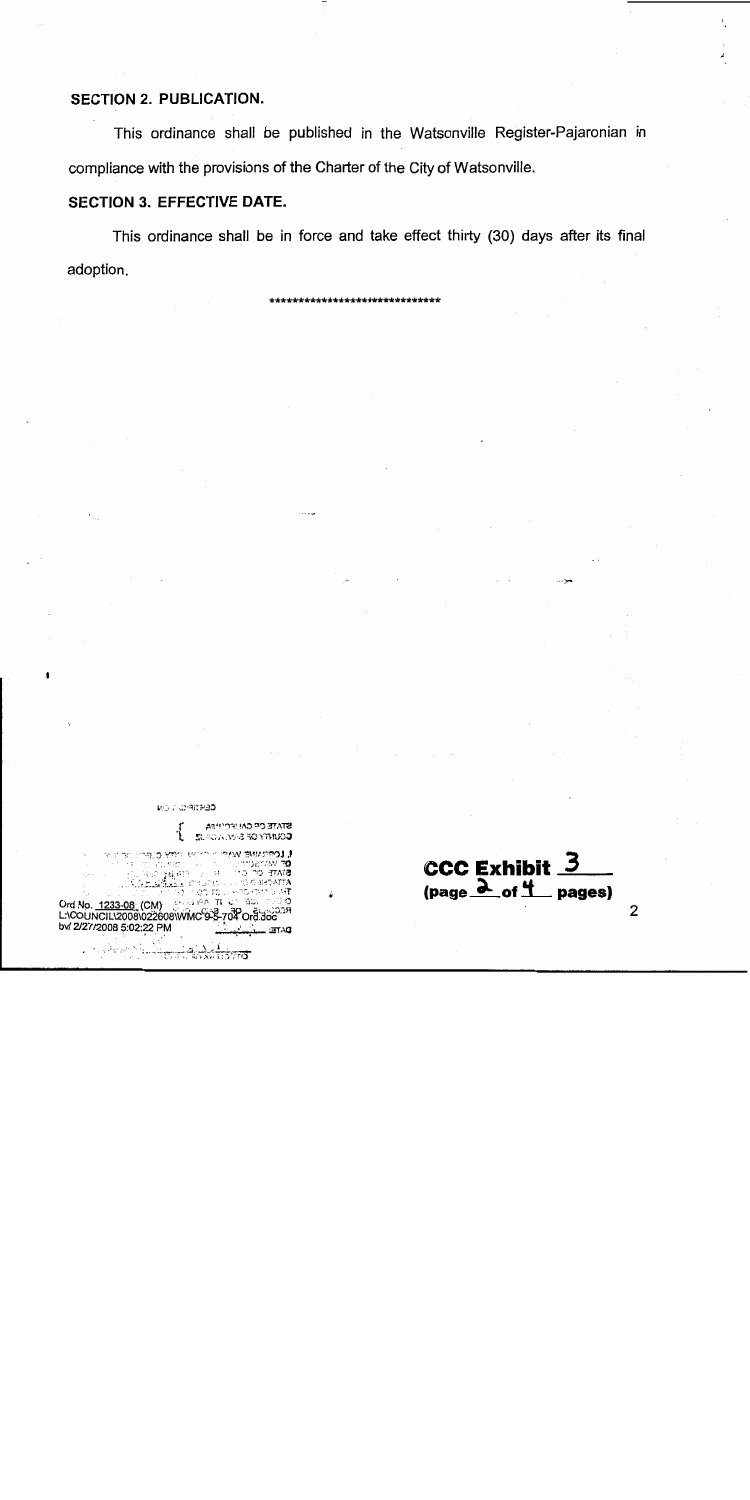The foregoing ordinance was introduced at a regular meeting of the City Council of the City of Watsonville, held on the 12<sup>th</sup> day of February, 2008, by Member Skillicorn, who moved its adoption, which motion being duly seconded by Member Bersamin, was upon roll call carried and ordered printed and published by the following vote:

AYES: **COUNCIL MEMBERS: NOES: COUNCIL MEMBERS:** ABSENT: **COUNCIL MEMBERS:** 

**None** 

**None** 

**Rivas, Petersen** 

Kimberly Petersen, Mayor

Bersamin, Caput, Din, Rios, Skillicorn,

ATTEST:

ashut

APPROVED AS TO FORM: City A

**CCC Exhibit**  $(page_2)$ of  $\boldsymbol{4}$ . pages)

Ord No. 1233-08 (CM) L:\COUNCIL\2008\022608\WMC 9-5-704 Ord.doc bvf 2/27/2008 5:02:22 PM